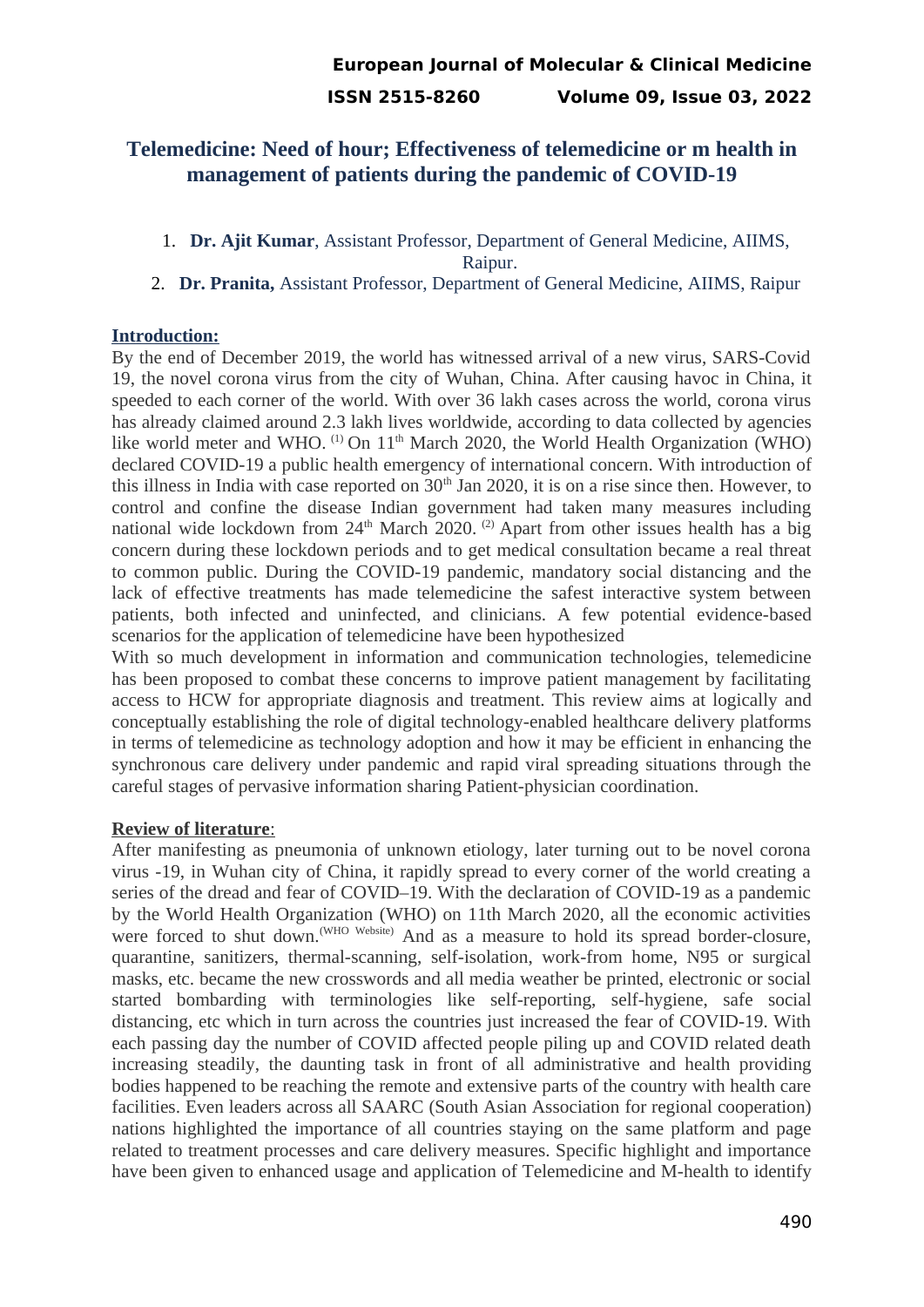# **European Journal of Molecular & Clinical Medicine ISSN 2515-8260 Volume 09, Issue 03, 2022**

and extend primary care at the very onset to curb the spread of Novel Corona Virus.<sup>(3)</sup> Since COVID 19 happens to be a highly contagious and rapidly spreading virulent strain, the spread takes place very fast through social and community spreading, leading to exponential growth in the number of affected patients India also witnessed national wide lockdown. Citizens are advised not to come out of home unless it's very urgent. And during these hours of crisis and uncertainty telemedicine or mhealth (mobile health) has turned out to be savior for all those patients who either of their illness or fear of COVID 19 need to seek help of health professionals.

m-Health is applied use of mobile (smartphone) devices and technologies for delivering healthcare-related information<sup>(4,5)</sup>.Due to the increase in smart phone users all over the world, mHealth usage also increasing significantly.  $^{(6)}$ m Health increases the reach to qualified healthcare providers, and physicians can provide services at a lower cost and minimal time.  $(7)$ Only a few studies have been done on the physician's intention to adopt and use mHealth. System quality, overall quality, perceived value, net benefits, privacy, health improvement programs of mHealth apps helps physicians to adopt.  $(8,9)$  In recent days, the ministry of healthcare of all countries as well as WHO announced to be in-home quarantine and not to visit other places and doctors' clinic also unless and until it is an emergency. Patients may have a misconception about the symptoms. In this situation, mHealth can be useful. As the patient can call or chat with the doctor and ask for the medical help. On the other side, patients tend to go for regular health checkups, a patient can seek advice from their family doctor using mHealth and avoid going to the clinics and hospitals.

Telemedicine is one kind of collaborative technology which enhances coordination, communication, and cooperation. (10) Telemedicine refers to the use of communication technology to provide medical information and services.<sup> $(11)$ </sup> Telemedicine can be defined as a system of healthcare delivery using an information technology tools as a substitute for faceto-face contact between physician and patient, as a solution of problems like access to care, quality of care and cost inflation.<sup>(12)</sup>

Two of the major clinical areas covered by telemedicine are cardiovascular diseases and diabetes, alongside all its chronic complications. Herein, we analyzed the effectiveness of telemedicine during the pandemic, particularly focusing on the management of chronic diseases including diabetes and coronary artery diseases. In fact, during the COVID-19 pandemic, due to the mandatory social distancing imposed to prevent the outspread of infection, the use of telemedicine in these diseases monitoring has been remarkably increasing. This distant management is most useful in the suspect of infection-related symptoms and allows to address subjects to dedicated higher centers. Moreover, positive asymptomatic subjects can be followed up by periodic phone and web consulting. Over the last years, digital globalization further contributed to an improvement of these services. In addition, telemedicine is also useful to take care of individuals either in domiciliary or nosocomial isolation.

It has been recently demonstrated, in a meta-analysis focused on cost efficacy assessment of ophthalmologic screening programs by telemedicine in several countries (e.g., the United States, Canada, Singapore, India, Brazil, and South Africa), that, though with an initial increase of costs related to devices and training, over time, there is an economic saving. $^{(13)}$